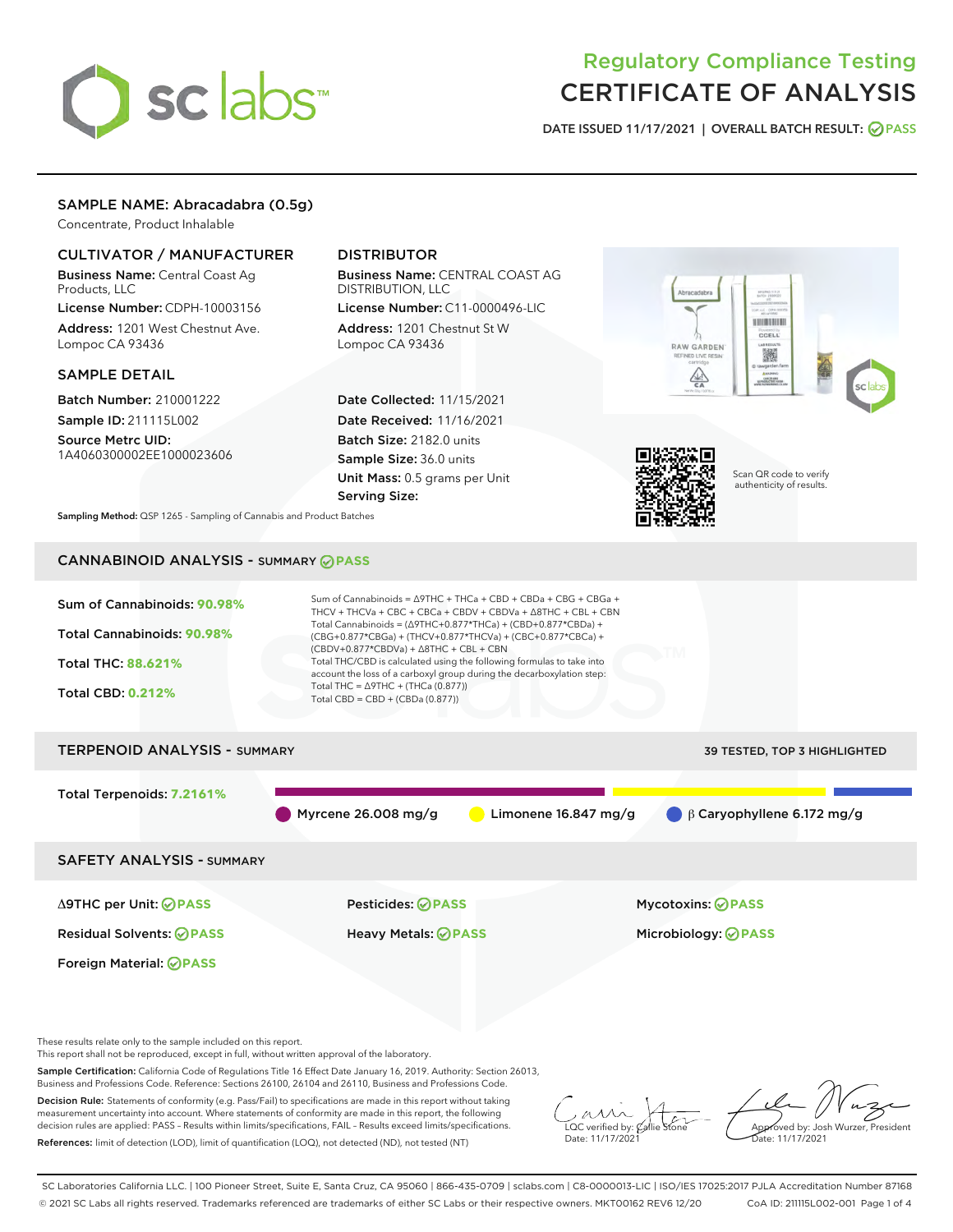



ABRACADABRA (0.5G) | DATE ISSUED 11/17/2021 | OVERALL BATCH RESULT: **● PASS** 

#### CANNABINOID TEST RESULTS - 11/16/2021 2 PASS

Tested by high-performance liquid chromatography with diode-array detection (HPLC-DAD). **Method:** QSP 1157 - Analysis of Cannabinoids by HPLC-DAD

#### TOTAL CANNABINOIDS: **90.98%**

Total Cannabinoids (Total THC) + (Total CBD) + (Total CBG) + (Total THCV) + (Total CBC) + (Total CBDV) + ∆8THC + CBL + CBN

TOTAL THC: **88.621%** Total THC (∆9THC+0.877\*THCa)

TOTAL CBD: **0.212%**

Total CBD (CBD+0.877\*CBDa)

TOTAL CBG: 1.325% Total CBG (CBG+0.877\*CBGa)

TOTAL THCV: 0.57% Total THCV (THCV+0.877\*THCVa)

TOTAL CBC: ND Total CBC (CBC+0.877\*CBCa)

TOTAL CBDV: ND Total CBDV (CBDV+0.877\*CBDVa)

| <b>COMPOUND</b>            | LOD/LOQ<br>(mg/g) | <b>MEASUREMENT</b><br><b>UNCERTAINTY</b><br>(mg/g) | <b>RESULT</b><br>(mg/g) | <b>RESULT</b><br>(%) |
|----------------------------|-------------------|----------------------------------------------------|-------------------------|----------------------|
| <b>A9THC</b>               | 0.06 / 0.26       | ±30.486                                            | 886.21                  | 88.621               |
| <b>CBG</b>                 | 0.06/0.19         | ±0.522                                             | 13.25                   | 1.325                |
| <b>THCV</b>                | 0.1 / 0.2         | ±0.28                                              | 5.7                     | 0.57                 |
| <b>CBN</b>                 | 0.1 / 0.3         | ±0.16                                              | 2.5                     | 0.25                 |
| <b>CBD</b>                 | 0.07/0.29         | ±0.098                                             | 2.12                    | 0.212                |
| $\triangle$ 8THC           | 0.1 / 0.4         | N/A                                                | <b>ND</b>               | <b>ND</b>            |
| <b>THCa</b>                | 0.05/0.14         | N/A                                                | <b>ND</b>               | <b>ND</b>            |
| <b>THCVa</b>               | 0.07/0.20         | N/A                                                | <b>ND</b>               | <b>ND</b>            |
| <b>CBDa</b>                | 0.02/0.19         | N/A                                                | <b>ND</b>               | <b>ND</b>            |
| <b>CBDV</b>                | 0.04/0.15         | N/A                                                | <b>ND</b>               | <b>ND</b>            |
| <b>CBDVa</b>               | 0.03/0.53         | N/A                                                | <b>ND</b>               | <b>ND</b>            |
| <b>CBGa</b>                | 0.1/0.2           | N/A                                                | <b>ND</b>               | <b>ND</b>            |
| <b>CBL</b>                 | 0.06 / 0.24       | N/A                                                | <b>ND</b>               | <b>ND</b>            |
| <b>CBC</b>                 | 0.2 / 0.5         | N/A                                                | <b>ND</b>               | <b>ND</b>            |
| <b>CBCa</b>                | 0.07/0.28         | N/A                                                | <b>ND</b>               | <b>ND</b>            |
| <b>SUM OF CANNABINOIDS</b> |                   |                                                    | 909.8 mg/g              | 90.98%               |

#### **UNIT MASS: 0.5 grams per Unit**

| ∆9THC per Unit                        | 1120 per-package limit | 443.10 mg/unit | <b>PASS</b> |
|---------------------------------------|------------------------|----------------|-------------|
| <b>Total THC per Unit</b>             |                        | 443.10 mg/unit |             |
| <b>CBD</b> per Unit                   |                        | $1.06$ mg/unit |             |
| <b>Total CBD per Unit</b>             |                        | $1.06$ mg/unit |             |
| Sum of Cannabinoids<br>per Unit       |                        | 454.9 mg/unit  |             |
| <b>Total Cannabinoids</b><br>per Unit |                        | 454.8 mg/unit  |             |

| <b>COMPOUND</b>         | LOD/LOQ<br>(mg/g) | <b>MEASUREMENT</b><br>UNCERTAINTY<br>(mg/g) | <b>RESULT</b><br>(mg/g) | <b>RESULT</b><br>(%) |
|-------------------------|-------------------|---------------------------------------------|-------------------------|----------------------|
| <b>Myrcene</b>          | 0.008 / 0.025     | ±0.3355                                     | 26.008                  | 2.6008               |
| Limonene                | 0.005 / 0.016     | ±0.2409                                     | 16.847                  | 1.6847               |
| $\beta$ Caryophyllene   | 0.004 / 0.012     | ±0.2197                                     | 6.172                   | 0.6172               |
| Terpinolene             | 0.008 / 0.026     | ±0.1072                                     | 5.231                   | 0.5231               |
| Ocimene                 | 0.011 / 0.038     | ±0.1218                                     | 3.793                   | 0.3793               |
| <b>β Pinene</b>         | 0.004 / 0.014     | ±0.0345                                     | 3.001                   | 0.3001               |
| $\alpha$ Pinene         | 0.005 / 0.017     | ±0.0223                                     | 2.589                   | 0.2589               |
| Linalool                | 0.009 / 0.032     | ±0.0910                                     | 2.394                   | 0.2394               |
| $\alpha$ Humulene       | 0.009 / 0.029     | ±0.0451                                     | 1.406                   | 0.1406               |
| <b>Terpineol</b>        | 0.016 / 0.055     | ±0.0658                                     | 1.071                   | 0.1071               |
| Fenchol                 | 0.010 / 0.034     | ±0.0412                                     | 1.064                   | 0.1064               |
| trans-ß-Farnesene       | 0.008 / 0.025     | ±0.0164                                     | 0.461                   | 0.0461               |
| Camphene                | 0.005 / 0.015     | ±0.0039                                     | 0.341                   | 0.0341               |
| <b>Borneol</b>          | 0.005 / 0.016     | ±0.0090                                     | 0.214                   | 0.0214               |
| Valencene               | 0.009 / 0.030     | ±0.0141                                     | 0.205                   | 0.0205               |
| $\alpha$ Phellandrene   | 0.006 / 0.020     | ±0.0023                                     | 0.172                   | 0.0172               |
| 3 Carene                | 0.005 / 0.018     | ±0.0023                                     | 0.164                   | 0.0164               |
| Fenchone                | 0.009 / 0.028     | ±0.0042                                     | 0.145                   | 0.0145               |
| $\alpha$ Terpinene      | 0.005 / 0.017     | ±0.0021                                     | 0.138                   | 0.0138               |
| Caryophyllene<br>Oxide  | 0.010 / 0.033     | ±0.0063                                     | 0.138                   | 0.0138               |
| $\gamma$ Terpinene      | 0.006 / 0.018     | ±0.0019                                     | 0.108                   | 0.0108               |
| Guaiol                  | 0.009 / 0.030     | ±0.0048                                     | 0.101                   | 0.0101               |
| Nerolidol               | 0.009 / 0.028     | ±0.0062                                     | 0.099                   | 0.0099               |
| p-Cymene                | 0.005 / 0.016     | ±0.0019                                     | 0.070                   | 0.0070               |
| $\alpha$ Bisabolol      | 0.008 / 0.026     | ±0.0032                                     | 0.059                   | 0.0059               |
| Citronellol             | 0.003 / 0.010     | ±0.0023                                     | 0.047                   | 0.0047               |
| Geraniol                | 0.002 / 0.007     | ±0.0015                                     | 0.034                   | 0.0034               |
| Eucalyptol              | 0.006 / 0.018     | ±0.0008                                     | 0.030                   | 0.0030               |
| Sabinene Hydrate        | 0.006 / 0.022     | ±0.0009                                     | 0.023                   | 0.0023               |
| Sabinene                | 0.004 / 0.014     | ±0.0003                                     | 0.022                   | 0.0022               |
| Nerol                   | 0.003 / 0.011     | ±0.0006                                     | 0.014                   | 0.0014               |
| (-)-Isopulegol          | 0.005 / 0.016     | N/A                                         | <b>ND</b>               | ND                   |
| Camphor                 | 0.006 / 0.019     | N/A                                         | ND                      | ND                   |
| Isoborneol              | 0.004 / 0.012     | N/A                                         | ND                      | ND                   |
| Menthol                 | 0.008 / 0.025     | N/A                                         | <b>ND</b>               | ND                   |
| $R-(+)$ -Pulegone       | 0.003 / 0.011     | N/A                                         | ND                      | ND                   |
| <b>Geranyl Acetate</b>  | 0.004 / 0.014     | N/A                                         | ND                      | ND                   |
| $\alpha$ Cedrene        | 0.005 / 0.016     | N/A                                         | <b>ND</b>               | ND                   |
| Cedrol                  | 0.008 / 0.027     | N/A                                         | ND                      | ND                   |
| <b>TOTAL TERPENOIDS</b> |                   |                                             | 72.161 mg/g             | 7.2161%              |

SC Laboratories California LLC. | 100 Pioneer Street, Suite E, Santa Cruz, CA 95060 | 866-435-0709 | sclabs.com | C8-0000013-LIC | ISO/IES 17025:2017 PJLA Accreditation Number 87168 © 2021 SC Labs all rights reserved. Trademarks referenced are trademarks of either SC Labs or their respective owners. MKT00162 REV6 12/20 CoA ID: 211115L002-001 Page 2 of 4

# TERPENOID TEST RESULTS - 11/17/2021

Terpene analysis utilizing gas chromatography-flame ionization detection (GC-FID). **Method:** QSP 1192 - Analysis of Terpenoids by GC-FID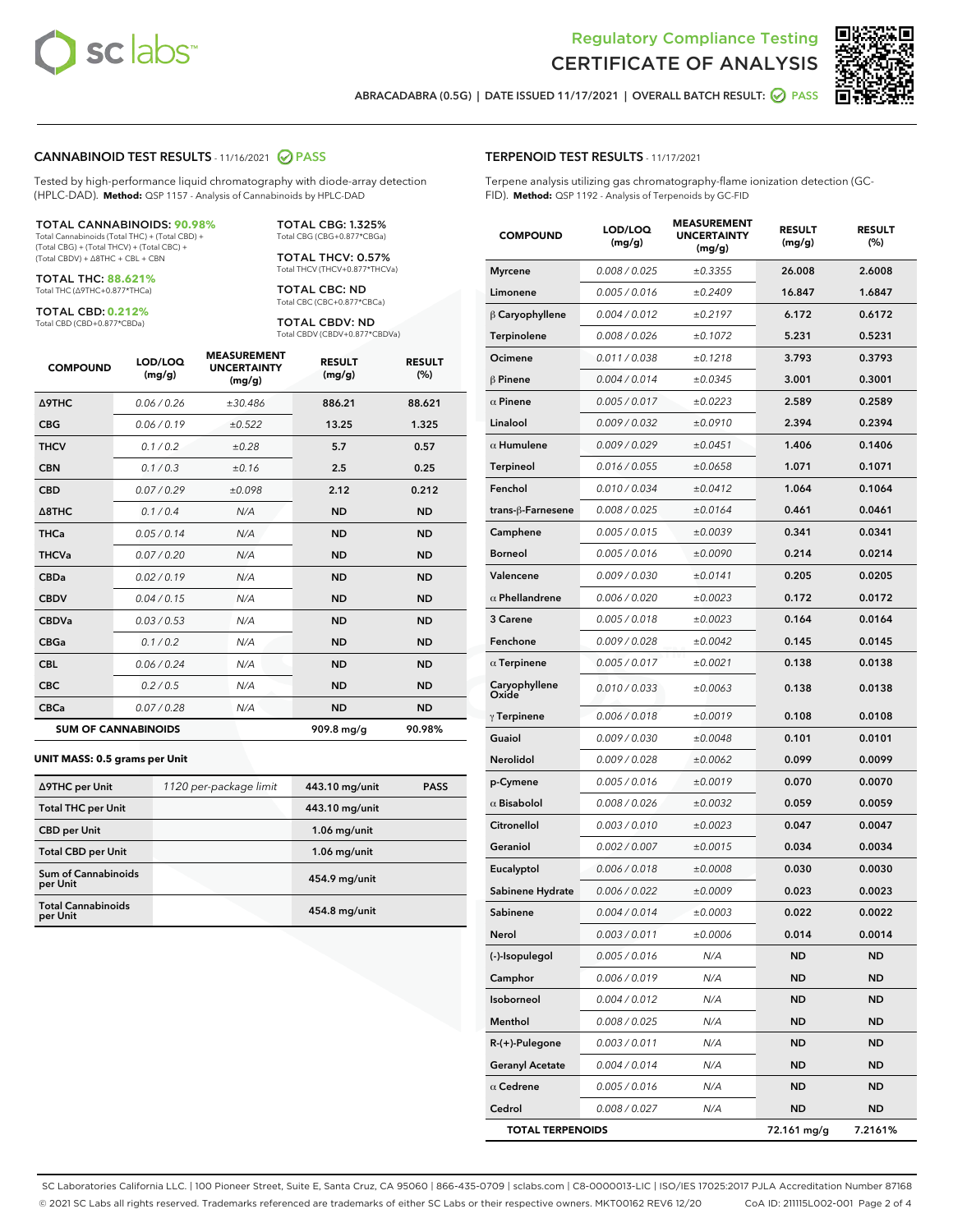



ABRACADABRA (0.5G) | DATE ISSUED 11/17/2021 | OVERALL BATCH RESULT: Ø PASS

# CATEGORY 1 PESTICIDE TEST RESULTS - 11/16/2021 2 PASS

Pesticide and plant growth regulator analysis utilizing high-performance liquid chromatography-mass spectrometry (HPLC-MS) or gas chromatography-mass spectrometry (GC-MS). \*GC-MS utilized where indicated. **Method:** QSP 1212 - Analysis of Pesticides and Mycotoxins by LC-MS or QSP 1213 - Analysis of Pesticides by GC-MS

| <b>COMPOUND</b>             | LOD/LOQ<br>$(\mu g/g)$ | <b>ACTION</b><br><b>LIMIT</b><br>$(\mu g/g)$ | <b>MEASUREMENT</b><br><b>UNCERTAINTY</b><br>$(\mu g/g)$ | <b>RESULT</b><br>$(\mu g/g)$ | <b>RESULT</b> |
|-----------------------------|------------------------|----------------------------------------------|---------------------------------------------------------|------------------------------|---------------|
| Aldicarb                    | 0.03 / 0.08            | $\ge$ LOD                                    | N/A                                                     | <b>ND</b>                    | <b>PASS</b>   |
| Carbofuran                  | 0.02/0.05              | $\ge$ LOD                                    | N/A                                                     | <b>ND</b>                    | <b>PASS</b>   |
| Chlordane*                  | 0.03 / 0.08            | $\ge$ LOD                                    | N/A                                                     | <b>ND</b>                    | <b>PASS</b>   |
| Chlorfenapyr*               | 0.03/0.10              | $\ge$ LOD                                    | N/A                                                     | <b>ND</b>                    | <b>PASS</b>   |
| Chlorpyrifos                | 0.02 / 0.06            | $\ge$ LOD                                    | N/A                                                     | <b>ND</b>                    | <b>PASS</b>   |
| Coumaphos                   | 0.02 / 0.07            | $>$ LOD                                      | N/A                                                     | <b>ND</b>                    | <b>PASS</b>   |
| Daminozide                  | 0.02 / 0.07            | $\ge$ LOD                                    | N/A                                                     | <b>ND</b>                    | <b>PASS</b>   |
| <b>DDVP</b><br>(Dichlorvos) | 0.03/0.09              | $\ge$ LOD                                    | N/A                                                     | <b>ND</b>                    | <b>PASS</b>   |
| Dimethoate                  | 0.03 / 0.08            | $>$ LOD                                      | N/A                                                     | <b>ND</b>                    | <b>PASS</b>   |
| Ethoprop(hos)               | 0.03/0.10              | $\ge$ LOD                                    | N/A                                                     | <b>ND</b>                    | <b>PASS</b>   |
| Etofenprox                  | 0.02 / 0.06            | $\ge$ LOD                                    | N/A                                                     | <b>ND</b>                    | <b>PASS</b>   |
| Fenoxycarb                  | 0.03 / 0.08            | $>$ LOD                                      | N/A                                                     | <b>ND</b>                    | <b>PASS</b>   |
| Fipronil                    | 0.03/0.08              | $\ge$ LOD                                    | N/A                                                     | <b>ND</b>                    | <b>PASS</b>   |
| Imazalil                    | 0.02 / 0.06            | $>$ LOD                                      | N/A                                                     | <b>ND</b>                    | <b>PASS</b>   |
| Methiocarb                  | 0.02 / 0.07            | $\ge$ LOD                                    | N/A                                                     | <b>ND</b>                    | <b>PASS</b>   |
| Methyl<br>parathion         | 0.03/0.10              | $\ge$ LOD                                    | N/A                                                     | <b>ND</b>                    | <b>PASS</b>   |
| <b>Mevinphos</b>            | 0.03/0.09              | $\ge$ LOD                                    | N/A                                                     | <b>ND</b>                    | <b>PASS</b>   |
| Paclobutrazol               | 0.02 / 0.05            | $\ge$ LOD                                    | N/A                                                     | <b>ND</b>                    | <b>PASS</b>   |
| Propoxur                    | 0.03/0.09              | $\ge$ LOD                                    | N/A                                                     | <b>ND</b>                    | <b>PASS</b>   |
| Spiroxamine                 | 0.03 / 0.08            | $\ge$ LOD                                    | N/A                                                     | <b>ND</b>                    | <b>PASS</b>   |
| Thiacloprid                 | 0.03/0.10              | $\ge$ LOD                                    | N/A                                                     | <b>ND</b>                    | <b>PASS</b>   |

### CATEGORY 2 PESTICIDE TEST RESULTS - 11/16/2021 @ PASS

| <b>COMPOUND</b>          | LOD/LOO<br>$(\mu g/g)$ | <b>ACTION</b><br>LIMIT<br>$(\mu g/g)$ | <b>MEASUREMENT</b><br><b>UNCERTAINTY</b><br>$(\mu g/g)$ | <b>RESULT</b><br>$(\mu g/g)$ | <b>RESULT</b> |  |
|--------------------------|------------------------|---------------------------------------|---------------------------------------------------------|------------------------------|---------------|--|
| Abamectin                | 0.03/0.10              | 0.1                                   | N/A                                                     | <b>ND</b>                    | <b>PASS</b>   |  |
| Acephate                 | 0.02/0.07              | 0.1                                   | N/A                                                     | <b>ND</b>                    | <b>PASS</b>   |  |
| Acequinocyl              | 0.02/0.07              | 0.1                                   | N/A                                                     | <b>ND</b>                    | <b>PASS</b>   |  |
| Acetamiprid              | 0.02/0.05              | 0.1                                   | N/A                                                     | <b>ND</b>                    | <b>PASS</b>   |  |
| Azoxystrobin             | 0.02/0.07              | 0.1                                   | N/A                                                     | <b>ND</b>                    | <b>PASS</b>   |  |
| <b>Bifenazate</b>        | 0.01 / 0.04            | 0.1                                   | N/A                                                     | <b>ND</b>                    | <b>PASS</b>   |  |
| <b>Bifenthrin</b>        | 0.02 / 0.05            | 3                                     | N/A                                                     | <b>ND</b>                    | <b>PASS</b>   |  |
| <b>Boscalid</b>          | 0.03/0.09              | 0.1                                   | N/A                                                     | <b>ND</b>                    | <b>PASS</b>   |  |
| Captan                   | 0.19/0.57              | 07                                    | N/A                                                     | <b>ND</b>                    | <b>PASS</b>   |  |
| Carbaryl                 | 0.02/0.06              | 0.5                                   | N/A                                                     | <b>ND</b>                    | <b>PASS</b>   |  |
| Chlorantranilip-<br>role | 0.04/0.12              | 10                                    | N/A                                                     | <b>ND</b>                    | <b>PASS</b>   |  |
| Clofentezine             | 0 03 / 0 09            | 0 <sub>1</sub>                        | N/A                                                     | <b>ND</b>                    | <b>PASS</b>   |  |

| <b>CATEGORY 2 PESTICIDE TEST RESULTS</b> - 11/16/2021 continued |  |  |
|-----------------------------------------------------------------|--|--|
|                                                                 |  |  |

| <b>COMPOUND</b>               | LOD/LOQ<br>(µg/g) | <b>ACTION</b><br>LIMIT<br>$(\mu g/g)$ | <b>MEASUREMENT</b><br><b>UNCERTAINTY</b><br>$(\mu g/g)$ | <b>RESULT</b><br>(µg/g) | <b>RESULT</b> |
|-------------------------------|-------------------|---------------------------------------|---------------------------------------------------------|-------------------------|---------------|
| Cyfluthrin                    | 0.12 / 0.38       | 2                                     | N/A                                                     | <b>ND</b>               | <b>PASS</b>   |
| Cypermethrin                  | 0.11 / 0.32       | $\mathcal{I}$                         | N/A                                                     | <b>ND</b>               | <b>PASS</b>   |
| Diazinon                      | 0.02 / 0.05       | 0.1                                   | N/A                                                     | <b>ND</b>               | <b>PASS</b>   |
| Dimethomorph                  | 0.03 / 0.09       | 2                                     | N/A                                                     | <b>ND</b>               | <b>PASS</b>   |
| Etoxazole                     | 0.02 / 0.06       | 0.1                                   | N/A                                                     | <b>ND</b>               | <b>PASS</b>   |
| Fenhexamid                    | 0.03 / 0.09       | 0.1                                   | N/A                                                     | <b>ND</b>               | <b>PASS</b>   |
| Fenpyroximate                 | 0.02 / 0.06       | 0.1                                   | N/A                                                     | <b>ND</b>               | <b>PASS</b>   |
| Flonicamid                    | 0.03 / 0.10       | 0.1                                   | N/A                                                     | <b>ND</b>               | <b>PASS</b>   |
| Fludioxonil                   | 0.03 / 0.10       | 0.1                                   | N/A                                                     | <b>ND</b>               | <b>PASS</b>   |
| Hexythiazox                   | 0.02 / 0.07       | 0.1                                   | N/A                                                     | <b>ND</b>               | <b>PASS</b>   |
| Imidacloprid                  | 0.04 / 0.11       | 5                                     | N/A                                                     | <b>ND</b>               | <b>PASS</b>   |
| Kresoxim-methyl               | 0.02 / 0.07       | 0.1                                   | N/A                                                     | <b>ND</b>               | <b>PASS</b>   |
| Malathion                     | 0.03 / 0.09       | 0.5                                   | N/A                                                     | <b>ND</b>               | <b>PASS</b>   |
| Metalaxyl                     | 0.02 / 0.07       | $\overline{c}$                        | N/A                                                     | <b>ND</b>               | <b>PASS</b>   |
| Methomyl                      | 0.03 / 0.10       | $\mathcal{I}$                         | N/A                                                     | <b>ND</b>               | <b>PASS</b>   |
| Myclobutanil                  | 0.03 / 0.09       | 0.1                                   | N/A                                                     | <b>ND</b>               | <b>PASS</b>   |
| Naled                         | 0.02 / 0.07       | 0.1                                   | N/A                                                     | <b>ND</b>               | <b>PASS</b>   |
| Oxamyl                        | 0.04 / 0.11       | 0.5                                   | N/A                                                     | <b>ND</b>               | <b>PASS</b>   |
| Pentachloronitro-<br>benzene* | 0.03/0.09         | 0.1                                   | N/A                                                     | <b>ND</b>               | <b>PASS</b>   |
| Permethrin                    | 0.04 / 0.12       | 0.5                                   | N/A                                                     | <b>ND</b>               | <b>PASS</b>   |
| Phosmet                       | 0.03 / 0.10       | 0.1                                   | N/A                                                     | <b>ND</b>               | <b>PASS</b>   |
| Piperonylbu-<br>toxide        | 0.02 / 0.07       | 3                                     | N/A                                                     | <b>ND</b>               | <b>PASS</b>   |
| Prallethrin                   | 0.03 / 0.08       | 0.1                                   | N/A                                                     | <b>ND</b>               | <b>PASS</b>   |
| Propiconazole                 | 0.02 / 0.07       | 0.1                                   | N/A                                                     | <b>ND</b>               | <b>PASS</b>   |
| Pyrethrins                    | 0.04 / 0.12       | 0.5                                   | N/A                                                     | <b>ND</b>               | <b>PASS</b>   |
| Pyridaben                     | 0.02 / 0.07       | 0.1                                   | N/A                                                     | <b>ND</b>               | <b>PASS</b>   |
| Spinetoram                    | 0.02 / 0.07       | 0.1                                   | N/A                                                     | <b>ND</b>               | <b>PASS</b>   |
| Spinosad                      | 0.02 / 0.07       | 0.1                                   | N/A                                                     | <b>ND</b>               | <b>PASS</b>   |
| Spiromesifen                  | 0.02 / 0.05       | 0.1                                   | N/A                                                     | <b>ND</b>               | <b>PASS</b>   |
| Spirotetramat                 | 0.02 / 0.06       | 0.1                                   | N/A                                                     | <b>ND</b>               | <b>PASS</b>   |
| Tebuconazole                  | 0.02 / 0.07       | 0.1                                   | N/A                                                     | <b>ND</b>               | <b>PASS</b>   |
| Thiamethoxam                  | 0.03 / 0.10       | 5                                     | N/A                                                     | <b>ND</b>               | <b>PASS</b>   |
| Trifloxystrobin               | 0.03 / 0.08       | 0.1                                   | N/A                                                     | <b>ND</b>               | <b>PASS</b>   |

SC Laboratories California LLC. | 100 Pioneer Street, Suite E, Santa Cruz, CA 95060 | 866-435-0709 | sclabs.com | C8-0000013-LIC | ISO/IES 17025:2017 PJLA Accreditation Number 87168 © 2021 SC Labs all rights reserved. Trademarks referenced are trademarks of either SC Labs or their respective owners. MKT00162 REV6 12/20 CoA ID: 211115L002-001 Page 3 of 4